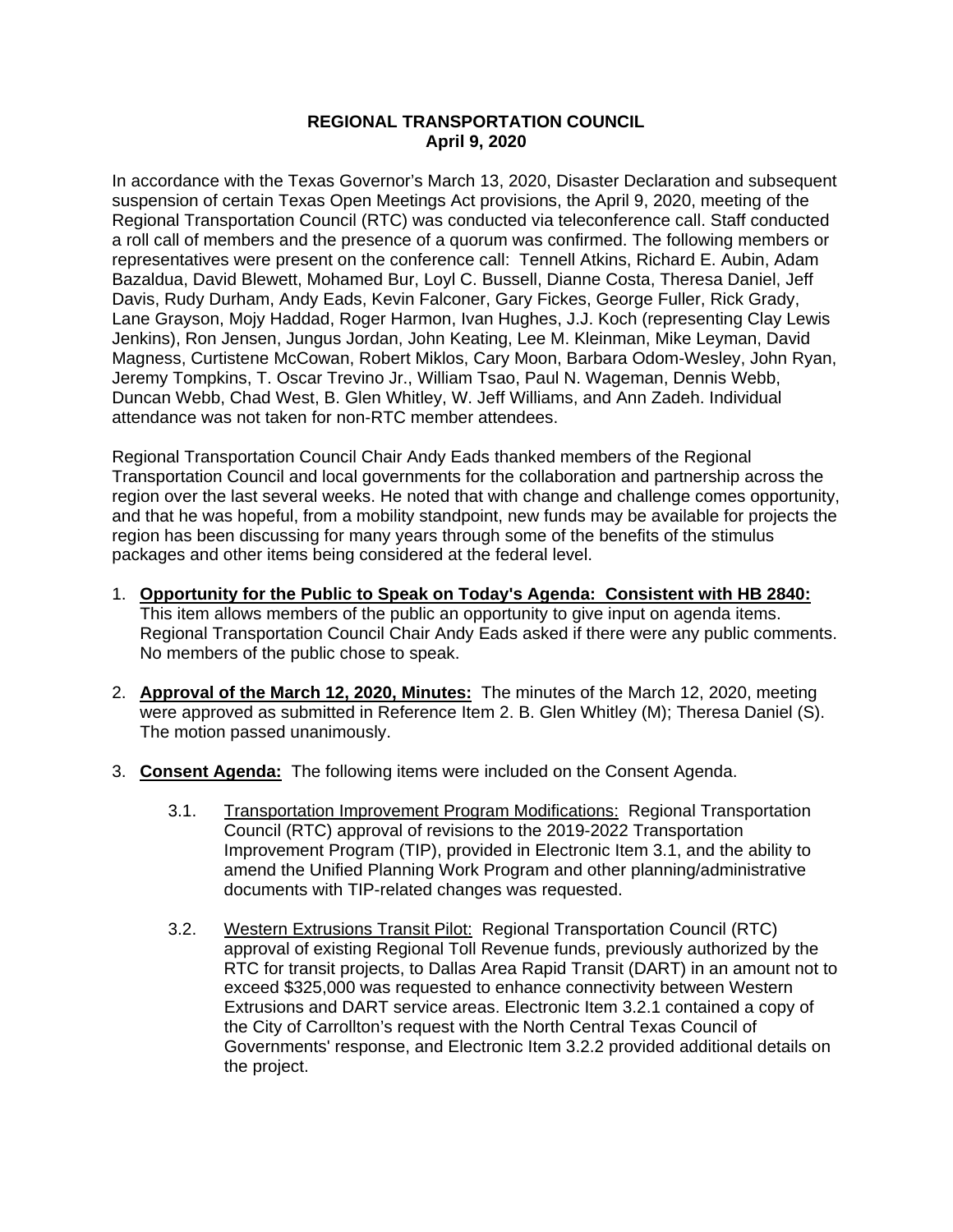- 3.3. Approval of Additional Funding to Expedite Environmental and Design Review for Surface Transportation Projects: Regional Transportation Council (RTC) approval for \$100,000 in RTC Local funds to expedite environmental and design review for surface transportation projects was requested. This effort will involve development of the environmental documentation for the Collin County Outer Loop and the Dallas to Fort Worth High-Speed Transportation Connections Study, as well as other technical assistance as may be required.
- 3.4. Letters to the Texas Department of Transportation on High-Speed Rail: Regional Transportation Council (RTC) approval to submit letters to the Texas Department of Transportation in three high-speed rail areas was requested. The first letter will request a path forward to conduct the Tier II environmental document on the proposed corridor from Fort Worth to Monterrey, Mexico. The second letter impacts the Tier II environmental document that the North Central Texas Council of Governments is conducting between Fort Worth and Dallas and will confirm that public sector right-of-way is available for high-speed rail use and to confirm interests to pursue discretionary funds from the federal government. The third letter will request clarification on the status of the Virgin Hyperloop One Certification Center technology being able to be constructed on public sector right-of-way.
- 3.5. Contingency Funds for Negotiations on the Tier II Environmental Document from Fort Worth to Dallas: Regional Transportation Council (RTC) approval of additional Surface Transportation Block Grant Program (STBG) funds to close the funding gap to conduct the environmental document on high-speed rail between Fort Worth and Dallas was requested. Originally, the RTC approved \$5 million to conduct the environmental review for the project and instructed the North Central Texas Council of Governments to procure a consultant to conduct the environmental documents necessary between Fort Worth and Dallas. Negotiations are currently underway with the winning proposer and additional funding is necessary to close the funding gap on the required environmental documentation. A specific dollar amount was not requested in order to not bias the negotiations currently underway.
- 3.6. Federal Transit Administration Funding Allocations in Repose to the Coronavirus (COVID-19): The United States Department of Transportation (US DOT) Federal Transit Administration (FTA) announced April 2, 2020, a total of \$25 billion in federal funding allocations to help the nation's public transportation systems respond to the Coronavirus (COVID-19). Funding is provided through the Coronavirus Aid, Relief, and Economic Security (CARES) Act, signed by President Trump on March 27, 2020. The North Central Texas Council of Governments (NCTCOG) is the designated recipient for the Dallas-Fort Worth-Arlington (DFWA) Urbanized Area (UZA) and the Denton-Lewisville UZA. The DFWA UZA will receive \$318,629,129 and the Denton-Lewisville UZA was allocated \$23,461,867. Funding will be provided at a 100 percent federal share, with no local match required, and will be available to support operating, capital and other expenses generally eligible under the Urbanized Area Formula Program, and incurred beginning on January 20, 2020, to prevent, prepare for, and respond to COVID-19. FTA funds are typically included in the Transportation Improvement Program and follow that approval process, but the FTA has waved those requirements for these funds in order to expedite the process. Regional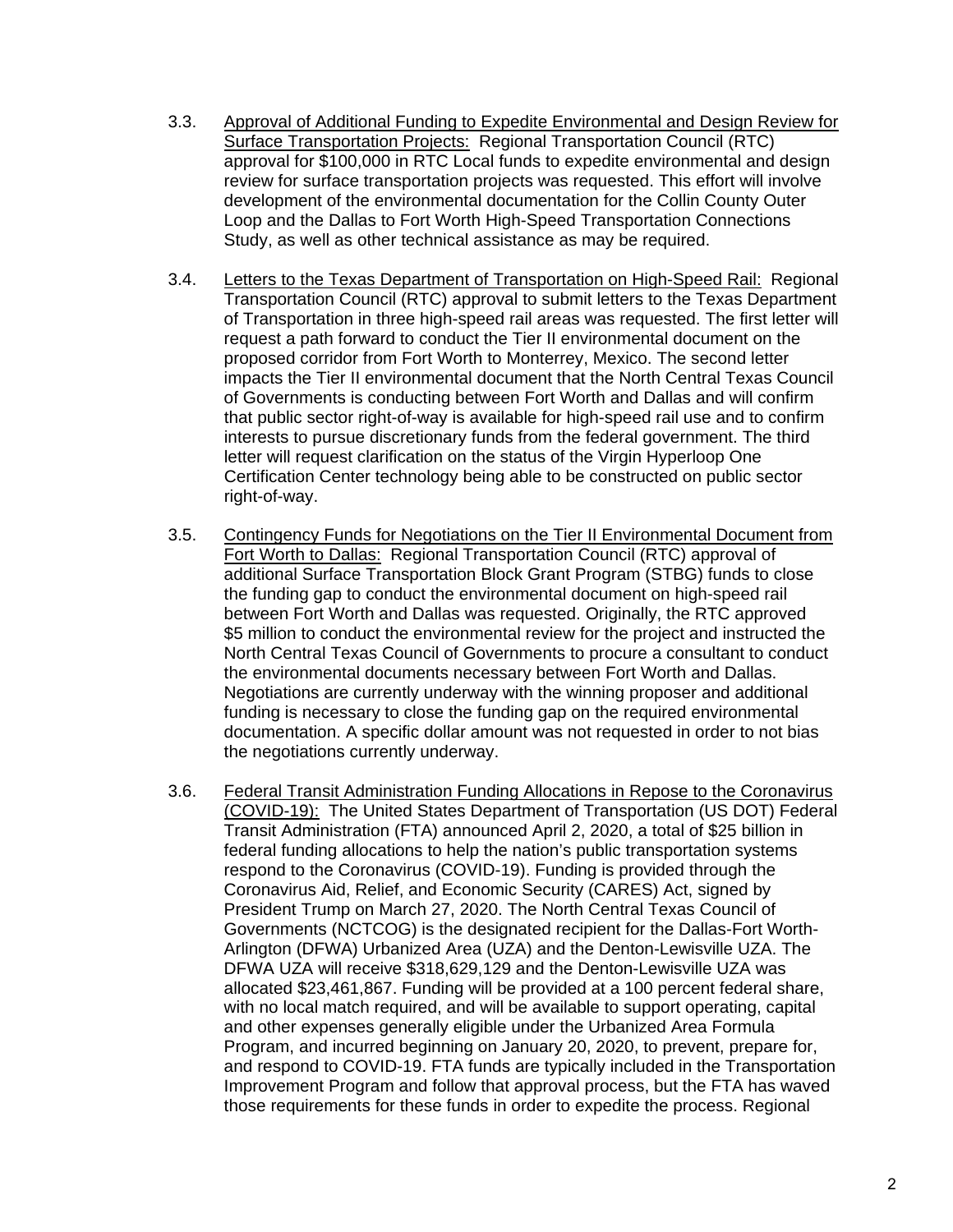Transportation Council approval of US DOT Federal Transit Administration funding allocations in response to the Coronavirus (COVID-19) was requested. Specific funding recommendations will be requested at a future meeting. More information regarding FTA's response to COVID-19 can be found at [www.transit.dot.gov/coronavirus.](http://www.transit.dot.gov/coronavirus)

Paul N. Wageman requested a brief description of the request and asked how it differed from typical approval requests. Michael Morris noted that this item was included on this month's agenda due to the urgency of funding from Congress to help the nation's public transportation systems respond to COVID-19. Preliminary approval permits the overall funding to proceed, and staff will review the allocation methods from the FTA for action on the specific funding amounts within the Dallas-Fort Worth-Arlington Urbanized Area to be provided to 11 transportation providers and confirmation of the allocation for the Denton-Lewisville Urbanized Area at the May 14, 2020, RTC meeting.

A motion was made to approve the items on the Consent Agenda. Curtistene McCowan (M); Rick Grady (S). The motion passed unanimously.

- 4. **Orientation to the Agenda/Director of Transportation Report:** Presentation of the Director of Transportation Report was not provided. Details were included in the associated meeting material.
	- 1. 2020 and 2021 Unified Transportation Program Status Report (Electronic Item 4.1)
	- 2. Dallas-Fort Worth Area High-Occupancy Vehicle Transportation Control Measure Substitution (Electronic Item 4.2)
	- 3. Auto Occupancy/High-Occupancy Vehicle Quarterly Report (Electronic Item 4.3)
	- 4. 2021-2024 Transportation Improvement Program Draft Listings (Postponed at the March 12, 2020, Meeting and will Remain Postponed)
	- 5. Mobility 2045 Update (High-Speed Rail Recommendations) (Postponed at the March 12, 2020, Meeting and will Remain Postponed)
	- 6. Metropolitan Transportation Plan Schedule (Postponed at the March 12, 2020, Meeting and will Remain Postponed)
	- 7. Trail of the Month Video (Postponed at the March 12, 2020, Meeting and will Remain Postponed)
	- 8. Postponement Announcement for the May 2020 Traffic Incident Management Executive Level Course (Electronic Item 4.4)
	- 9. Air Quality Funding Opportunities for Vehicles [\(www.nctcog.org/trans/quality/air/funding-and-resources/fundingvehicle\)](http://www.nctcog.org/trans/quality/air/funding-and-resources/fundingvehicle)
	- 10. Dallas-Fort Worth Clean Cities Events [\(www.dfwcleancities.org/dfw-clean-cities](http://www.dfwcleancities.org/dfw-clean-cities-meetings)[meetings\)](http://www.dfwcleancities.org/dfw-clean-cities-meetings)
	- 11. Regular Travel Behavior Reports/Start of 2020 Ozone Season: A New Day (Electronic Item 4.5)
	- 12. March Public Meeting Minutes (Electronic Item 4.6)
	- 13. April Online Input Opportunity Notice (Electronic Item 4.7)
	- 14. Public Comments Report (Electronic Item 4.8)
	- 15. Recent Correspondence (Electronic Item 4.9)
	- 16. Recent News Articles (Electronic Item 4.10)
	- 17. Recent Press Releases (Electronic Item 4.11)